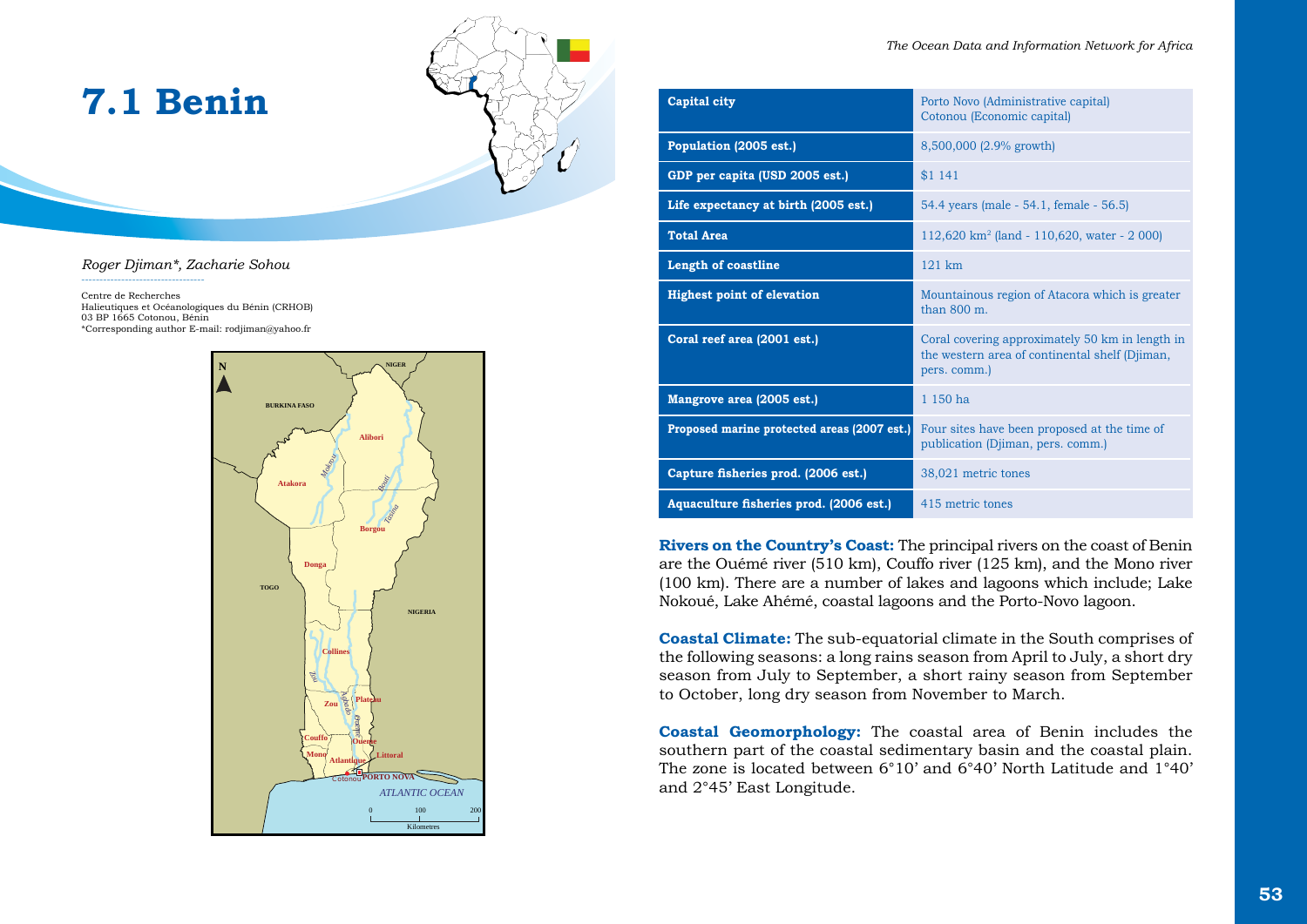Geomorphology of the coastal area of Benin consists of:

- Ranges separated by valleys of the rivers Mono and Couffo Ouémé
- A coastal plain with a number of different geomorphological features connected to the Ahémé and Nokoué lakes and the sea. In the lower valley (Ouémé), there are also adjoining delta areas
- A continental shelf of 22 kms at the western border and 33 kms at the eastern boarder. It has a gentle slope up to 35 metres deep, then breaking to deeper waters from 35 to 45 metres in depth.

**Coastal Habitats:** The habitats of the coastal zone include natural ecosystems and those affected by anthropogenic influences. There are several ecosystems including bush scrub and savanna grassland. Bush scrub characterizes the coastal zone and barrier beaches. Savanna grassland is dominant further inland. In the flood plains the dominant species are *Paspalum vaginatum, Cyrtosperma senegalensis* and *Cyperus articulatus, Typha australis* and *Cyperus striatus*. *Pterocarpus santalinoïdes Cola* and *Cordofolia* are located on the banks of rivers Mono, Ouémé, Couffo and their tributaries. Mangroves are specialised halophiles, and forests are found on the coasts and estuaries with muddy soils, both hydromorphic and asphyxia (Toffi, 1991). They are found on the banks of rivers Mono, the SAZU, the "lake" Ahémé of Aho.

**Coastal Currents and tides:** Currents of Benin can be described in the following groupings:

*Surface currents:* warm and to the west-east in direction, the surface currents move at the speed of 1 to 3 knots from the coast of Ghana towards Nigeria

*Deep currents:* there are three predominant deep currents: the first between 35 - 34m, the second approximately 55 m bearing on Sèmè, and the last circulates at 75 m to greater than 100 m of depth.

*Reverse currents:* there are two principal reverse currents: The first is periodic and circulates in the South-eastern/North-western direction (S-E/N-W) of Nigeria towards Togo. The other stronger one goes from the coast towards the open sea with a North-eastern South-western component (N-E/S-W).

*Local currents:* there are other local currents of less importance than the previously described currents. They are the wind driven "Atramessi", caused by river water under the pressure of the "Afoutou" and the "Gbeya" or "Kpodjohon" which results from the calm winds coming from the continent.



*Figure 1. Horizontal circulation of beninese waters (reproduced from Cuaz, 1960).*

The tide on Benin's coast is mixed with a semi-diurnal cycle, between 0.50 and 1.50 m. The extremes observed on the coast are +1.95 and 0.20 m (BCEOM, 1974). This is due to two types of swells:

1) long wave occurring far from the coast, with a 180 - 200 m length and an average amplitude of 1.2 m and,

2) localized short wave swell due to the influence of local winds and very variable length of approximately 50 m.

**Coastal Observations:** The coastal observations made by Centre de Researches Halieutiques et Océanologiques du Bénin (CRHOB) are:

• Regular monitoring of surface temperature through the deployment of thermometers since July 2005 to date.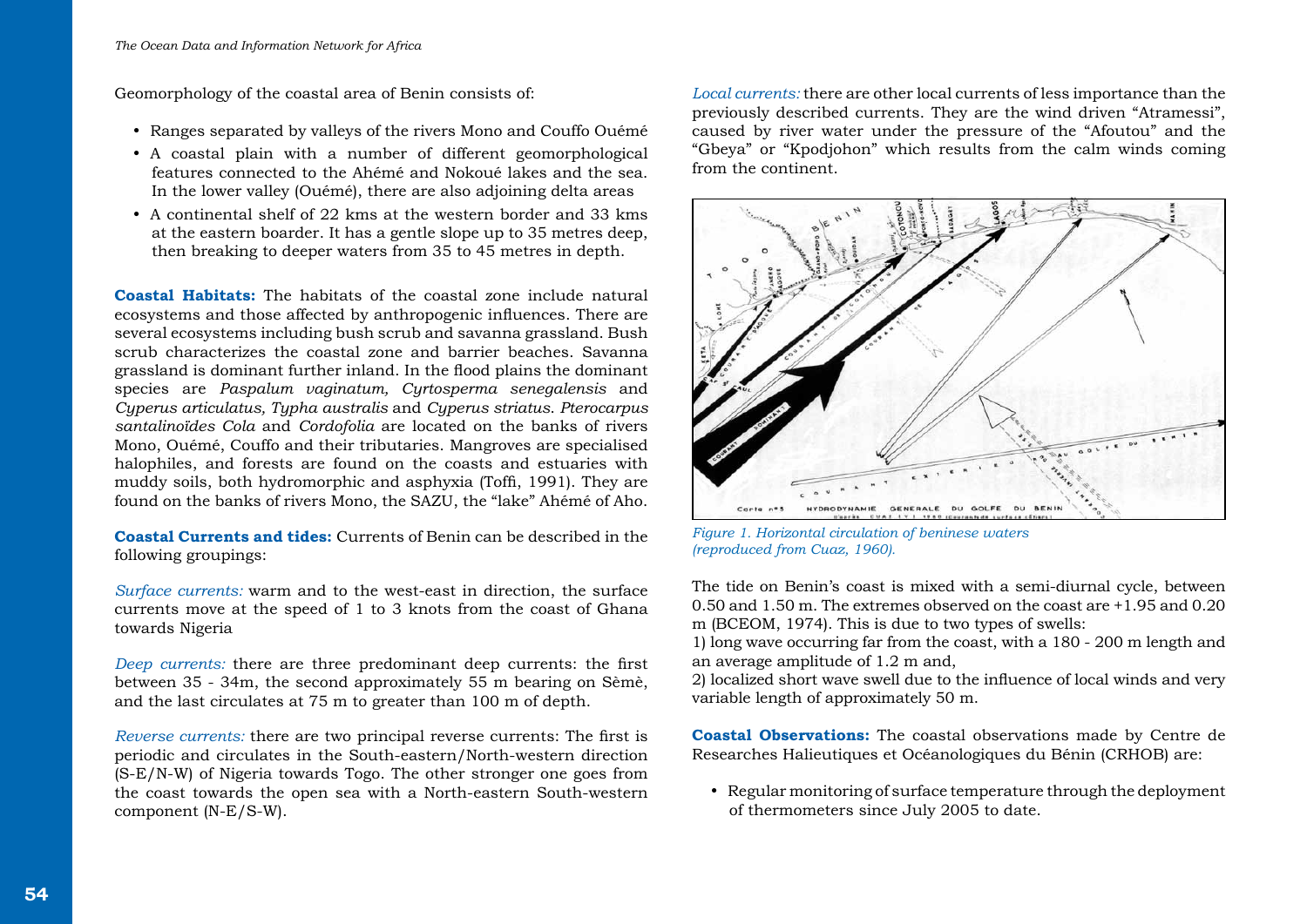• Weekly measurements of various physio-chemical parameters of sea water.

**Ports and Harbours:** The role of the port and the Cotonou Port Authority (CAP) in the current economic development of Benin is significant. The port of Cotonou supports not only Benin, but is an important gateway for the import-export traffic of some landlocked countries in West Africa (Mali, Burkina-Faso, and Niger).

**Coastal Economy:** The coastal zone is the economic engine of the country, due to its proximity to the main cities, its infrastructure (harbours and airports), and number of important national industries. Tourism, which is significant in the coast, is also very important. Through its beaches and tourist infrastructure, the coast offers close to fifty tourist resorts concentrated especially in the towns of Cotonou, Grand-Popo, Ouidah and Sèmè.

Other activities in the coastal area of Benin which are of considerable economic importance include:

- y Exploitation of the sand pits for construction in the district of Ouidah, Grand-Popo, and Sèmè-Kpodji
- Salt production in Ouidah and Large-Popo district
- Installation of the acadias system of trapping fish in certain lakes (Nokoué, and Ahémé districts)
- Exploitation of petroleum resources in coastal waters. These are transported by inland waterways which is the least expensive mode of transport.

**Fisheries:** Fishing is a traditional activity, with the species of fresh water (tilapia) and shellfish providing important sources of food for the population. Since the construction of the port of Cotonou in 1960, fishing was principally developed by Ghanaian immigrants who introduced motorized boats which has now industrialized the work. With a total production close to 40,000 tones per annum, industrial and artisanal maritime fishing provided 27% of total production against 73% by freshwater fishing. This production is carried out by an industrial fleet of 10 to 12 trawlers and shrimp harvesters, 850 artisanal open sea fishing boats and 35,000 small fishing boats (Direction des Pêches, **Mineral Resources:** Peat, natural gas, oil reservoirs, sand, gravel and clay are all valuable resources used in the coastal area of Benin, in addition to the extraction of water.

**Agricultural products:** Coconut plantations in coastal areas provide a substantial income to the owners who often undertake other livelihoods such as fishing. Next to the coastal lagoons, food crops (corn, manioc, niébé) are grown but only at small scales. Generally these crops are not very productive in the coastal area. Corn (the principal staple food), manioc, niébé, groundnut and vegetables such as tomatoes are also grown for local consumption.

**Other marine resources:** Marine cetaceans, sea-birds, mangroves, salt production, and sand are all additional marine resources of the Benin coast, of value for tourism or to the local economy.



Figure 2. Map of Benin coastal area (LEFI/CENATEL/CRHOB 2003).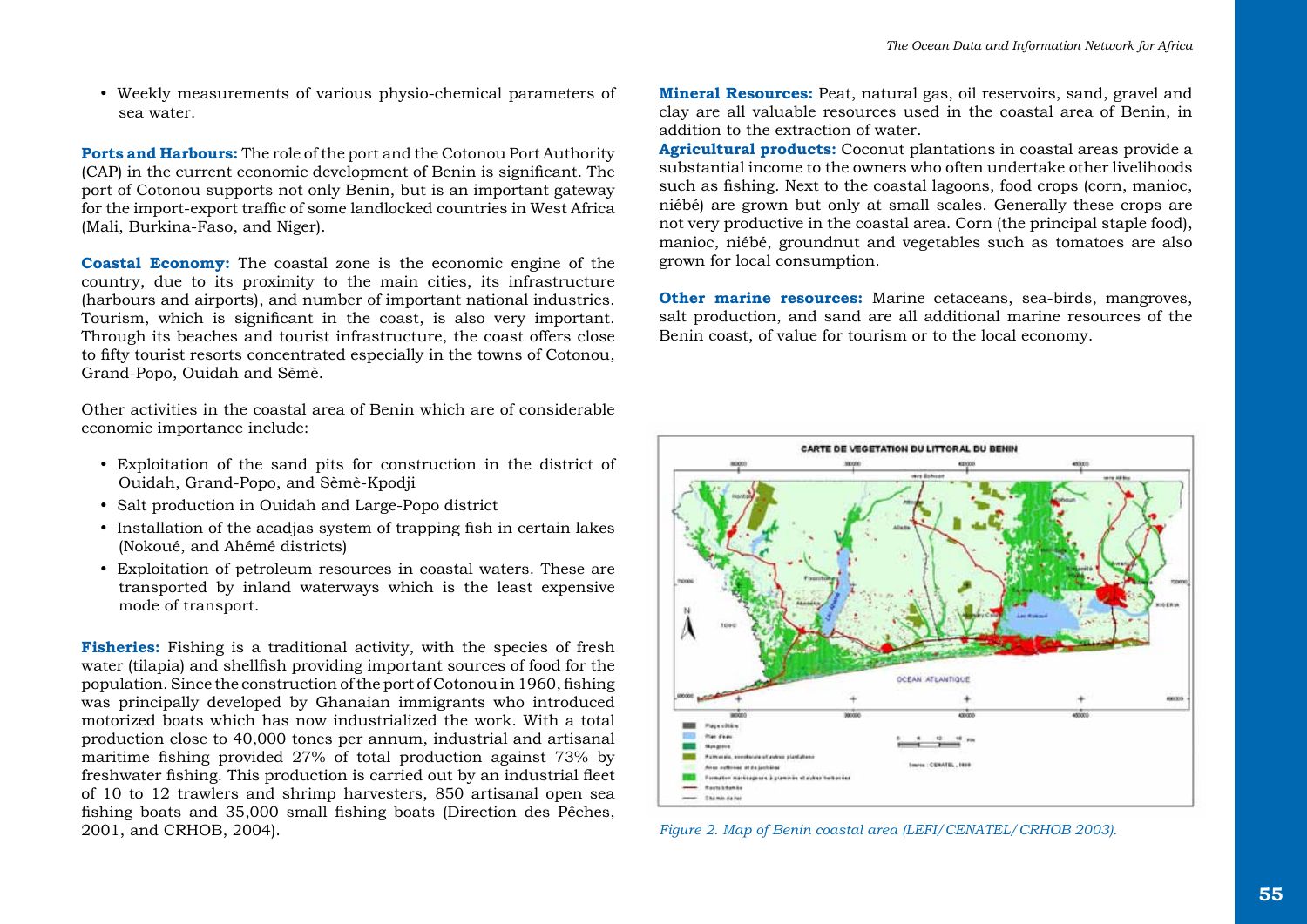#### **ADDRESSING KEY COASTAL ISSUES AND HOT SPOTS**

The densely populated coastal area of Benin has been exploited since the 17th century. Even though the historical records of occupation of the area are not conclusive, it is certain that this area has been occupied for nearly ten centuries by the socio cultural groups of Peda, Xwla, Gen and Fon (Pliya, 1980). Current estimates put the density of the rural population on the Benin coast at nearly 200 people per km2. This area is one of the largest settlements in the country. (INSAE/ RGPH 2000)

Coastal urbanization is due primarily to the large industrial and tertiary sectors in Cotonou. The population of the main cities (Grand-Popo, Ouidah, Cotonou and Sèmè) is estimated at nearly 1,500,000 inhabitants. The urbanization of Cotonou is more alarming. The city, with approximately 750,000 inhabitants, is the only viable area for urbanization and has expanded rapidly, resulting in significant erosion.



*Figure 3. Fishing boats anchored in an estuary in Beninn.* 



*Figure 4. CRHOB researchers prepare oceanographic equipment for data collection.*

More broadly, the main issues affecting coastal area of Benin are:

- a. Coastal erosion and the impoverishment of the soil at Sèmè along the coast in East area of the Cotonou port and Grand Popo and Agoué towns in West
- b. Industrial pollution of the sources of fresh and coastal water mainly around Cotonou and Porto-Novo towns
- c. Impacts of increasingly high population density in the coastal zone.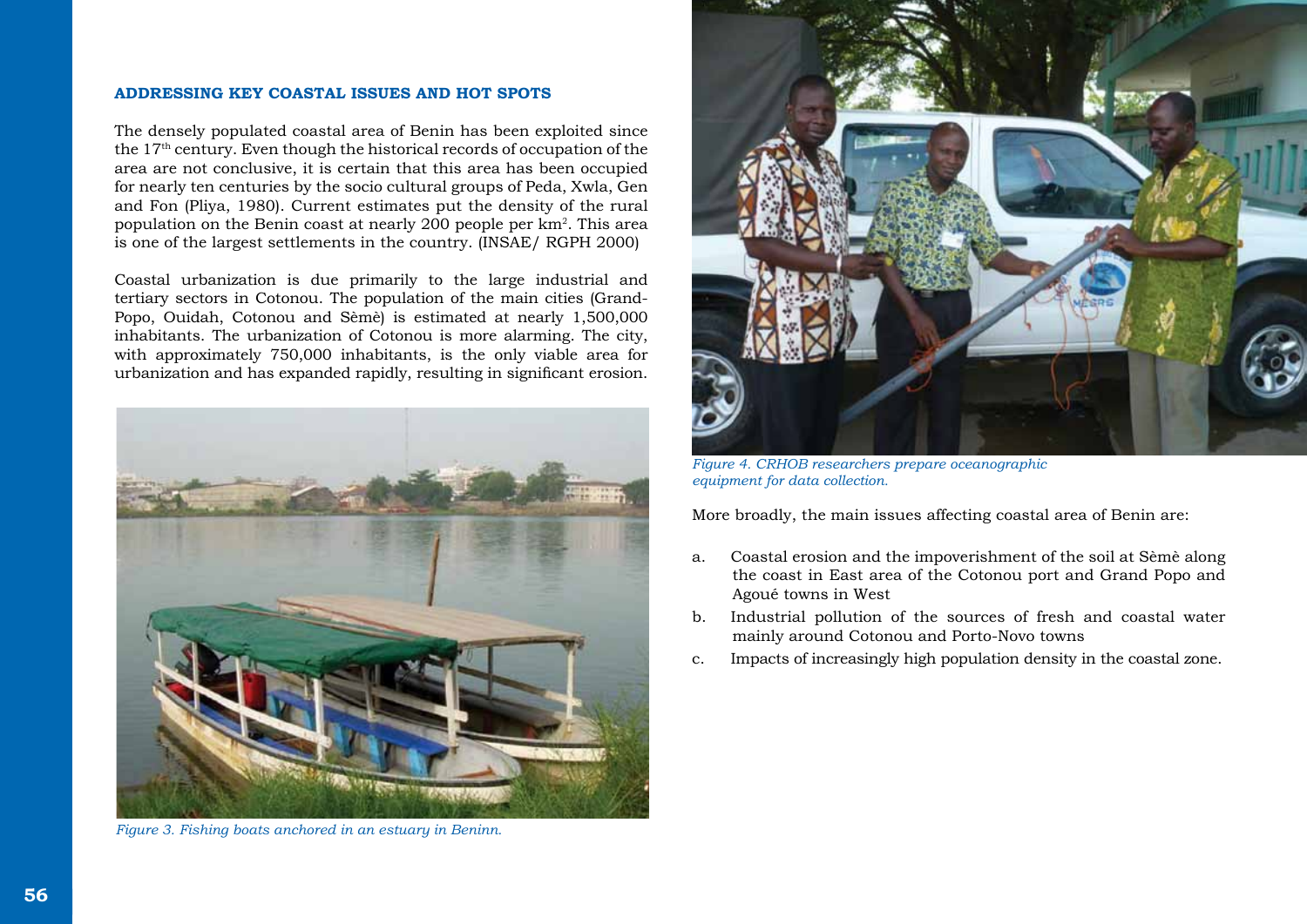

*Figure 5. Z. Sohou, Benin Data Manager chats with R. Chuchla of IRD on board RV Suroit during monsoon cruise.* 

#### **DEVELOPMENT AND ACHIEVEMENTS OF THE NODC**

The National Oceanographic Data and Information Centre (CNDO-Benin) is based at the Centre de Researches Halieutiques et Océanologiques du Bénin (CRHOB), which is the centre that oversees the national research of the coastal area. The centre is overseen by the Benin Centre for Technical and Scientific Research in the Ministry for Higher Education and Scientific Research.

A National Pilot Committee was put in place for the implementation of the NODC activities. The objectives of the CNDO-Benin include:

- To facilitate a network of exchange and filing of oceanographic data and information at the national level
- To promote and facilitate communication among scientists at the national and sub-regional level.
- To disseminate scientific information throughout the country.

## **Products and services include:**

- Analysis, workplans and reports on the management of maritime fisheries, oceanographic and trawling campaigns, protected areas, and marine mammals
- Marine atlases on fish and other products, and coastal and marine mapping products
- National directory of researchers, institutions, and NGO's working in marine sciences and coastal areas
- Bibliographical information on marine and coastal science
- Provision of oceanographic and fishing data and information both in printed and electronic form, such as CD-ROMs, data bases, and through the centre's website
- Research and consultancy on management and protection of fisheries and development of aquaculture
- Document and inter-library loans
- Public information and sensitisation on fisheries and oceanography issues
- Training in data management and oceanographic information.

### **National Partners**

- **•** Direction des Pêches
- y Port Autonome de Cotonou (PAC) E-mail: pac@leland.bj
- Institut Géographique National (IGN)
- Centre National de Télédétection (CENATEL)
- y Direction Générale de l'Environnement (DGE)
- y L'Agence Béninoise pour l'Environnement (ABE) E-mail: abepge@bow.intnet.bj
- y Institut National de la Statistique et de l'Analyse Economique (INSAE)
- y Direction de la Météorologie Nationale (DMN)
- Direction de la Marine Marchande (DMM)